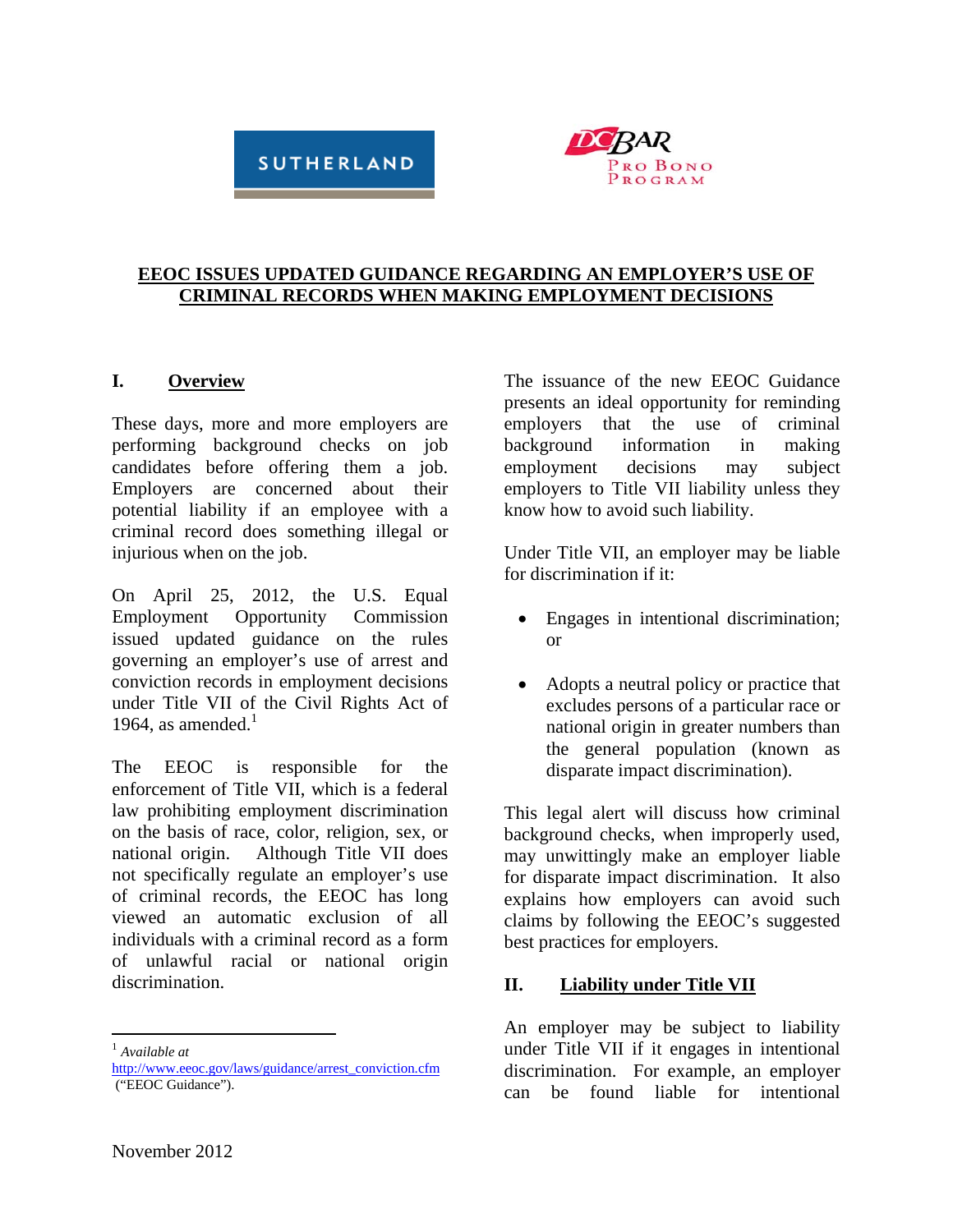discrimination if it denies an African American applicant employment based on his or her criminal record, yet hires a similar Caucasian applicant with a comparable criminal record. The EEOC Guidance gives the following example to illustrate intentional discrimination based on race:

• John, who is Caucasian, and Robert, who is African American, are both recent college graduates of the same university. They both have similar skill sets and work experience. They both pled guilty to charges of possessing and distributing marijuana in high school, which is the only offense on their criminal records. After college, they both apply for a job at Office Jobs, Inc. After the initial interview, the employer obtains John's and Robert's permission to conduct a background check, which makes the employer aware of their drug convictions. The employer representative decides not to refer Robert for a follow-up interview because [they] cannot afford to refer "these drug dealer types." The same employer representative refers John for a second interview stating that his "youth at the time of the conviction and his subsequent lack of contact with the criminal justice system make the conviction unimportant."

In the above example, the EEOC concludes that Office Jobs, Inc. has treated John and Robert differently based on race and has intentionally violated Title VII.

An employer may also be found liable if it engages in disparate impact discrimination. This occurs when the employer engages in a practice that does not appear discriminatory on its face, but has a more negative impact on one group of individuals than another.

For example, an employer who automatically excludes all applicants who have been arrested for drug offenses in the last 10 years may believe this policy is not discriminatory because it treats applicants of all races and national origins the same. However, under the EEOC Guidance, the employer may actually be liable for discrimination if the evidence shows that the policy excludes certain minority groups in greater numbers than the general population.

#### **III. Defense of Disparate Impact Liability**

A significant amount of the EEOC Guidance discusses how an employer can justify using a policy that excludes job applicants who have a criminal record. To defend the use of such a screening policy, an employer must show that the policy is related to the job in question and consistent with business necessity.

First, the EEOC distinguishes between arrest records and criminal conviction records. The EEOC takes the position that employers should not rely only on arrest records when making employment decisions because "arrests are not proof of criminal conduct."<sup>2</sup> Employers may, however, "make an employment decision based on the conduct underlying the arrest if the conduct makes the individual unfit for the position in question." For example, a nonprofit that provides a mentoring program for grade school children may be justified in excluding someone who has been arrested for a sex offense if there is evidence, aside from the arrest alone, that the individual engaged in the behavior in question.

1

 $2$  EEOC Guidance at 12.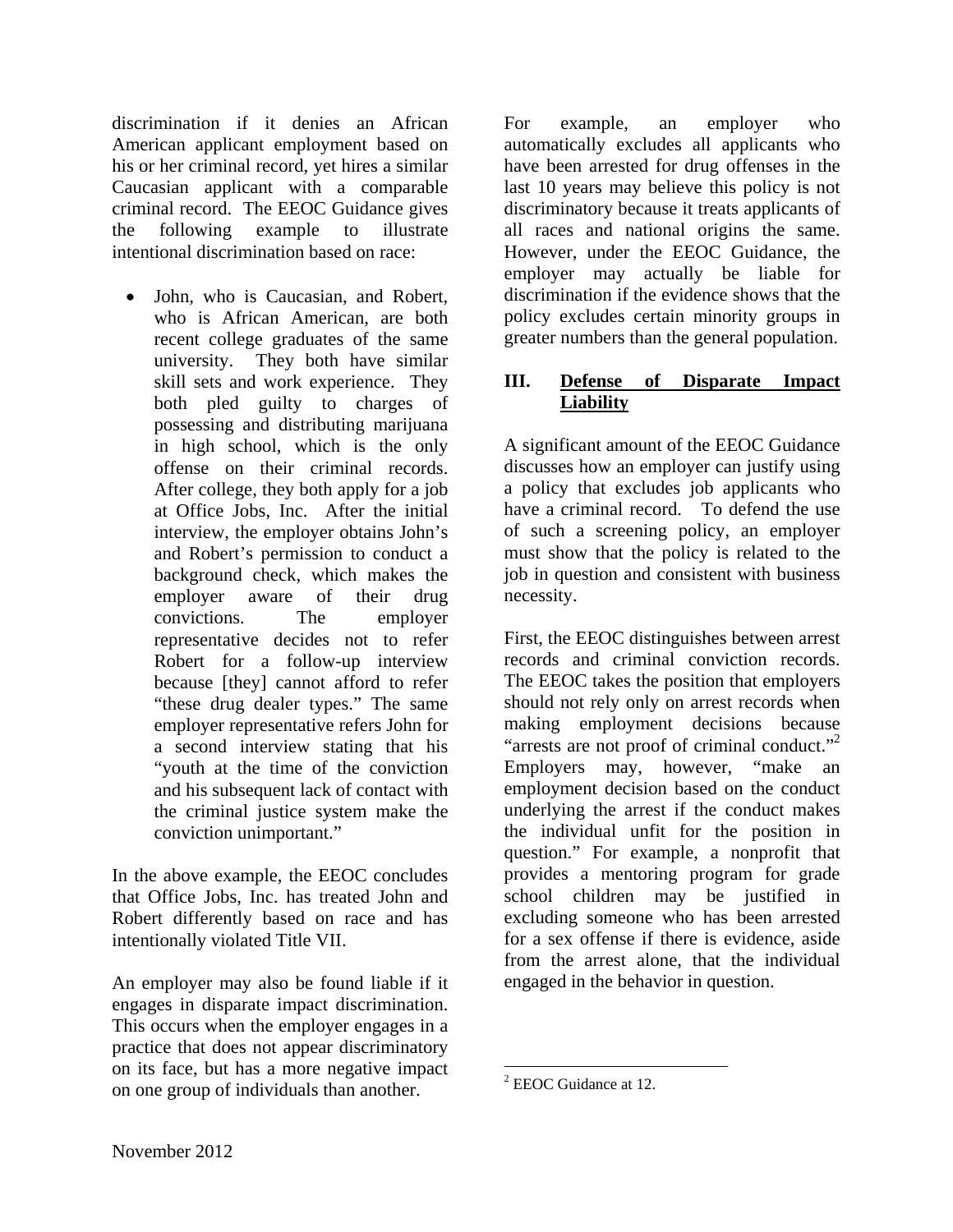By contrast, a criminal conviction makes it more likely that the individual did in fact engage in the criminal conduct at issue. Yet, the EEOC still recommends that employers not ask about all convictions on job applications. If an employer decides to ask about criminal records, the EEOC recommends that the employer limit its questions to the type of criminal conduct for which the exclusion would be job-related for the position in question and consistent with business necessity.

Next, to show that a policy or practice is job-related for the position in question and consistent with business necessity, the EEOC believes employers will "consistently meet" this standard if the employer takes into consideration:

- the nature and gravity of the offense or conduct, $3$
- the time that has passed since the offense or conduct and/or completion of the sentence,
- the nature of the job held or sought, and
- an individualized assessment of people excluded by the screen to see if the policy as applied to the individual is job related and consistent with business necessity.<sup>4</sup>

The EEOC suggests that, in addition to following these four steps, an employer conduct an individualized assessment that would:

- Provide notice to the individual that he or she has been screened out because of a criminal conviction;
- Provide an opportunity for the individual to show that the exclusion should not be applied because of his or her particular circumstances; and
- Take into consideration whether the additional information provided by the individual calls for an exception to the exclusion and shows that the policy applied in these circumstances is not job related and consistent with business necessity.

If the individual does not respond to the employer's request for additional information, the EEOC states that the employer may make its employment decision without the information. The EEOC also states that an individualized assessment is not always required, but is recommended to avoid liability for discrimination.

The EEOC provides the following example to illustrate a criminal exclusion that is not job-related and consistent with business necessity:

• The employer uses online applications for all positions at the company. Before any applicant may submit an

 $\overline{a}$ 

 $\overline{a}$ 

<sup>&</sup>lt;sup>3</sup> The EEOC states that "the nature of the offense or conduct may be assessed with referenced to the harm caused by the crime (*e.g.*, theft causes property loss). The legal elements of a crime also may be instructive…With respect to the gravity of the crime, offenses identified as misdemeanors may be less severe than those identified as felonies." EEOC Guidance at 15.

<sup>4</sup> *See* 29 C.F.R. § 1607.5. An employer may also meet the requirements of the law if it can show that there is a statistical correlation between the criminal conduct and subsequent work performance. To properly use statistical data, employers should

reference the EEOC Uniform Guidelines on Employee Selection Procedures.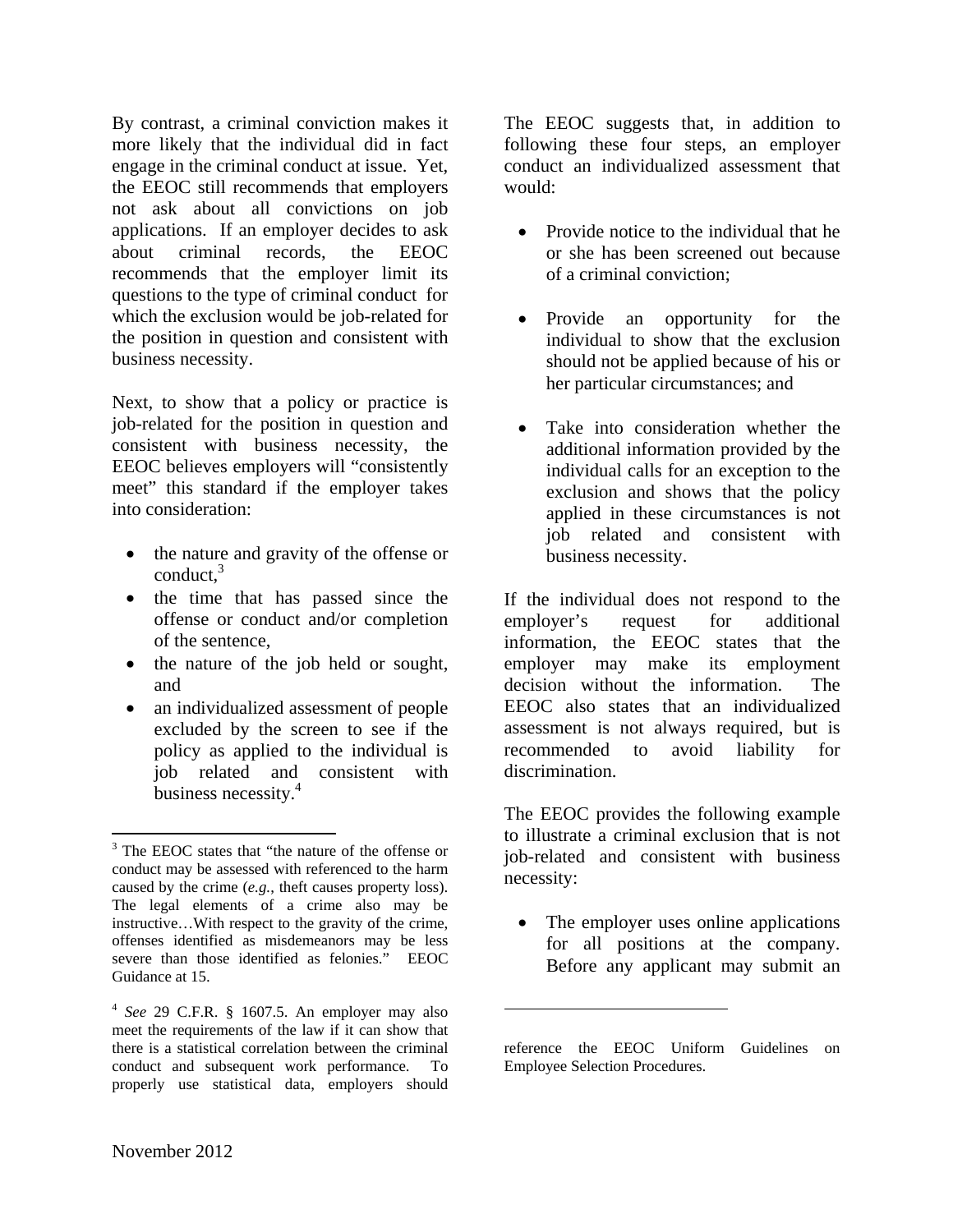online application, an applicant must answer certain questions, including "have you ever been convicted of a crime?" If the answer is yes, the online system automatically ends the application process, and the applicant views a screen that states "Thank you for your interest. We cannot continue to process your application at this time." The employer does not have any record of the reasons it adopted the policy exclusion, and it does not have data to show that convictions for all offenses make all applicants an unreasonable risk in all jobs.

Based on the above example, the EEOC concludes that if the applicant files a complaint with the EEOC and shows that the policy excluded more members of one race or nationality than the others, the EEOC would find reasonable cause to believe that the blanket exclusion was not job-related and consistent with business necessity. In other words, the policy fails to satisfy the job-related and business necessity test because all convictions are not relevant to all of the employer's jobs, and the policy fails to consider the applicant's individual circumstances.5

Keep in mind that excluding anyone with a criminal conviction without individually assessing the applicant's individual situation is probably going to raise concerns with the EEOC. Thus, the EEOC gives the following example to show how an employer should individually review an applicant with a criminal conviction.

 An employer rents meeting rooms and other facilities to various

organizations. The employer has a rule prohibiting anyone with a conviction for theft crimes (*e.g.*, burglary, robbery, larceny, identity theft) from working in a position that requires an individual to handle personal financial information for at least four years after the conviction or release from jail. This rule was chosen by the employer based on data from the county Corrections Department, national criminal data, and recent recidivism research for theft crimes. The employer also offers an opportunity for individuals who are screened out by the policy to provide information to show that the exclusion should not apply to that individual.

The EEOC concludes that the above policy is job-related and consistent with business necessity because it is "carefully tailored to assess unacceptable risk in relevant positions, for a limited time period, consistent with the evidence, and that policy avoided overbroad exclusions by allowing individuals an opportunity to explain special circumstances regarding their criminal conduct  $"$ <sup>6</sup>

The EEOC also cautions employers to avoid the rationale that "we only hire the best of the best" to support a particular policy or practice. The EEOC believes that a defense of this nature does not meet the business necessity standard because it lacks factual support for the belief that having a conviction equates to poor job performance, and it fails to show all convictions create a risk in all of the employer's jobs at any time. In general, the EEOC disapproves of blanket criminal conduct exclusions because they

 $\overline{a}$ 

 $\overline{a}$ 

<sup>&</sup>lt;sup>5</sup> Additional examples that may be helpful to employers can be found on pages 16 and 17 of the Guidance.

<sup>6</sup> Additional examples that may be helpful to employers can be found on pages 18 and 19 of the Guidance.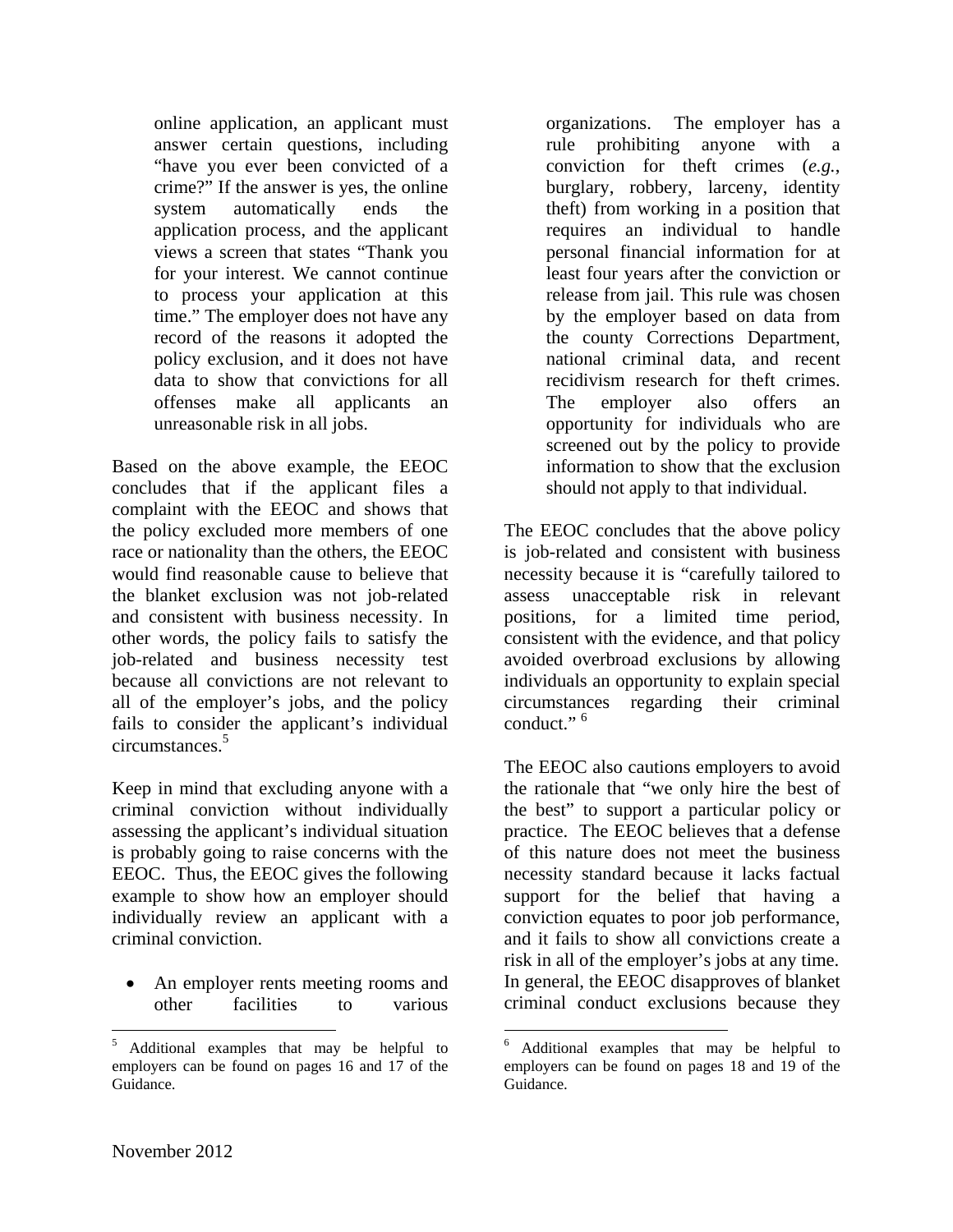discriminate on the basis of race and national origin.

And even if an employer can show its policy or practice is job-related for the position in question and consistent with business necessity, a plaintiff's claim of discrimination may still prevail if he or she can show that there is a less discriminatory alternative employment practice - such as reconfiguring a job so that the criminal conviction is no longer relevant - that serves the employer's legitimate business needs, and the employer did not adopt that practice.

## **IV. Exceptions to Title VII Liability**

The EEOC recognizes that there are times when an employer must reject an applicant with a criminal background, regardless of the circumstances surrounding the conviction. Therefore, it provides for the following exceptions, which clearly allow an employer to refuse employment to an applicant with a record of criminal conduct when:

- Federal law or regulations establish specific criminal conduct exclusions for certain jobs. (However, if the employer's policy exceeds the scope of the federal law, the employer can be found liable for going beyond the scope of the federal requirement); and
- The position in question is subject to national security requirements that are imposed by federal law and the adverse employment action resulted because of a denial or revocation of a security clearance.

On the other hand, compliance with state or local laws that require criminal conduct exclusions will not serve as a defense unless

the employer can demonstrate that the exclusion was job-related and consistent with business necessity.

For example, suppose state law provides that a job applicant with a criminal conviction for a sex crime cannot work in a day care center, and the center would lose its license if it hired the applicant. In that case, the employer should be able to show that it was not a violation of Title VII to refuse to hire the applicant because the criminal behavior was job-related and the exclusion was a business necessity.

### **V. Best Practices**

Finally, the EEOC Guidance encourages employers to adopt the following best practices when considering criminal background information in employment decisions:

- 1. Eliminate blanket criminal conduct exclusion policies.
- 2. Develop narrowly tailored written policies and practices to screen applicants and employees for criminal conduct.
- 3. Train staff on Title VII's prohibition against employment discrimination and how to implement new policies and procedures in compliance with Title VII.
- 4. Identify the essential job requirements and the circumstances under which all jobs are performed.
- 5. Identify specific criminal conduct that may show an applicant is unfit for the position.
- 6. Identify the appropriate period of time that must pass until a criminal record is